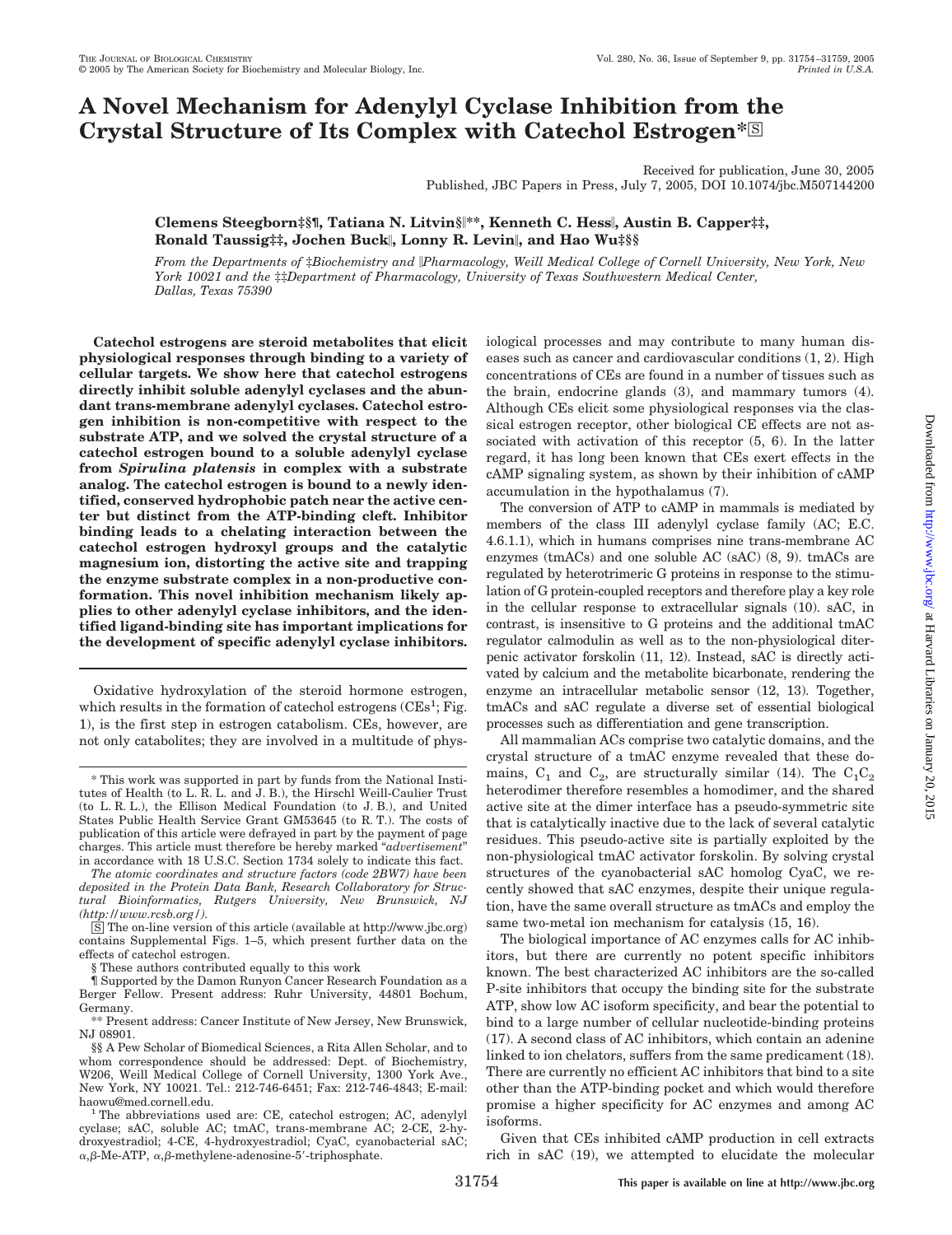mechanism of CE action. We found that CEs directly bind to and inhibit the catalytic domains of class III AC enzymes non-competitively with respect to ATP. The crystal structure of the trimeric complex between the catalytic domain of CyaC, an ATP analog, and a CE identifies a hydrophobic patch at the dimer center as the first AC inhibitor-binding site outside the active site. The adjacent hydroxyls of the CE inhibitor capture the catalytic magnesium ion via a pincer-like interaction and displace it from its "catalytic" position. This novel inhibitorbinding site shows variations between different AC isoforms, indicating its potential use for the development of highly specific AC inhibitors.

## MATERIALS AND METHODS

Protein Purification and Activity Assay—[ $\alpha$ -<sup>32</sup>P]ATP and [<sup>3</sup>H]cAMP were purchased from PerkinElmer Life Sciences, estrogen and derivatives were from Steraloids, and all other chemicals came from Sigma. A glutathione *S*-transferase fusion of human sAC (20) and the soluble C1 and  $C_2$  domains of human tmAC VII (21) were expressed and purified as described previously. Residues 998 –1202 and 1005–1202, respectively, of CyaC from *Spirulina platensis* were expressed and purified with an N-terminal His tag as described (16). The protein was stored at  $-80$  °C for later crystallization trials, and protein for activity assays was supplemented with 50%  $(v/v)$  glycerol and stored at  $-20$  °C. Individual mammalian adenylyl cyclase isoforms 1 (bovine), 2 (rat), and 5 (dog) were recombinantly expressed in Sf9 cells, and the adenylyl cyclasecontaining membranes were prepared as described (22).

Cyclase assays were performed in 100  $\mu$ l of total volume in 50 mM Tris-HCl (pH 7.5) with  $\left[ \alpha^{-32}P\right]ATP$  as substrate and 10 mM  ${MgCl}_2$ . Assays for sAC activity were supplemented with 50 mM bicarbonate, and those for  $CyaC$  were also supplemented with  $5 \text{ mm } \text{CaCl}_2$ ; reactions with tmAC VII were supplemented with purified  $\text{Gsa}$  protein (kind gift of Shengyu Yang), 10 mM NaF, and 30  $\mu$ M AlF<sub>3</sub>. Indicated amounts of catechol estrogen were added using 100 mM stock solutions in methanol. Assays were started by adding purified tmAC VII  $C_1$  plus  $C_2$ , human GST-sAC, and CyaC-(998– 1202), respectively. Reactions were incubated for 30 min at 30 °C and stopped by adding 200  $\mu$ l of 2% SDS. [ $\alpha$ -<sup>32</sup>P]cAMP was recovered using a two-column method described previously (23). Mixtures of equal amounts of sample and scintillation fluid were counted for 1 min in a Beckman scintillation counter. Initial velocity measurements were made under conditions where the conversion of  $[\alpha^{-32}P]ATP$  did not exceed 10%. Activity values are the averages of at least three independent determinations. Adenylyl cyclase activity of Sf9 membrane preparations was measured using the procedure described by Smigel (24). All assays were performed for 12 min at 30 °C in a final volume of 100  $\mu$ l containing 20  $\mu$ g of membrane protein, 100  $\mu$ M forskolin, 10 mM  $MgCl<sub>2</sub>$ , and the indicated concentration of the inhibitor.

*Crystallization and X-ray Data Collection—*CyaC-(1005–1202) was crystallized in complex with the ATP analog  $\alpha$ ,  $\beta$ -methylene-adenosine-5'-triphosphate ( $\alpha$ ,β-Me-ATP) by mixing 1  $\mu$ l of protein solution (6 mg/ml in 20 mM Tris/HCl, pH 7.8, 5 mM  $\alpha$ , $\beta$ -Me-ATP, 5 mM  $\mathrm{MgCl}_2$ , and 5 mm CaCl<sub>2</sub>) with 1  $\mu$ l of reservoir solution and equilibrating against a 0.4-ml reservoir (100 mM cacodylate/NaOH, pH 6.7, 6% (v/v) isopropanol, and 11% (w/v) polyethylene glycol 4000). Crystal plates of  $\sim$ 150  $\times$  $100 \times 10 \ \mu m^3$  were soaked with 5 mM 2-hydroxyestradiol (2-CE) for 10 min. Soaked crystals were frozen 60 s after the addition of two drop volumes of cryoprotectant solution (25% (v/v) isopropanol in reservoir solution supplemented with 5 mm 2-CE). A complete data set was collected at 100 K at the Brookhaven National Laboratory's beamline X4A (Table I). Diffraction data were processed with DENZO and SCALEPACK (25). Soaking with 2-CE changed the initial space group of the  $\alpha,\beta$ -Me-ATP complex from  $P2_12_12_1$  with two monomers in the asymmetric unit to  $P2<sub>1</sub>$  with four monomers in the asymmetric unit.

*Structure Solution and Analysis—*The structure was solved by using Patterson search techniques with the program MOLREP (26) using data between 20- and 3-Å resolution. The protein part of the CyaC $\cdot\alpha,\beta$ -Me-ATP complex (16) was used as search model, yielding a prominent solution with four monomers in the asymmetric unit, a correlation coefficient of 45%, and an *R*-factor of 48%. The model was refined by simulated annealing and conjugate gradient minimization with CNS (27), and rebuilding was done in O (28). An overall anisotropic *B*-factor and bulk solvent correction were applied to the data. In a later stage of refinement, individual isotropic Debye-Waller factors were refined. The final refined model of the  $CyaC \alpha, \beta$ -Me-ATP/2-CE complex comprises residues 1002–1199 (monomer A), 1004 –1108 and 1112–1199 (monomer B), 1004 –1199 (monomer C), and 1005–1107 and 1110 –1199 (mon-



FIG. 1. **Chemical structures of estrogen and its metabolites.** The catechol derivatives 2-CE, 4-CE, and 2-hydroxyestrone are major catabolites of the steroid hormones estrogen and estrone. The hydroxyl group added to the sterol scaffold is needed for subsequent conjugation and decomposition reactions.

omer D) with 89.6% of the residues in the most favored Ramachandran plot regions and no residues in disallowed regions. The model further contains one  $\alpha$ ,  $\beta$ -Me-ATP molecule and two metal ions per monomer, a total of 139 solvent atoms, and one 2-CE molecule in monomer A and B, respectively. For analysis and comparison of the structure, O, CNS, and LSQMAN (29) were used. Structural figures were generated with MOL-SCRIPT (30) and RASTER3D (31) (Figs. 3*B* and 4*A*), SETOR (32) (Fig. 3*C*), GRASP (33) (Fig. 4*B*), and PyMol (DeLano Scientific; Figs. 3*D* and 4, *C* and *D*).

### RESULTS

*CEs Directly Inhibit Class III Mammalian and Bacterial Adenylyl Cyclases—*To determine whether CEs (Fig. 1) directly inhibit sACs, we used purified catalytic domains in adenylyl cyclase activity inhibition assays. CEs such as 2-CE, 4-hydroxyestradiol (4-CE), and 2-hydroxyestrone inhibited recombinant human sAC in a concentration dependent manner (Fig. 2*A*). In contrast the parent compounds estrone and estrogen did not influence the enzymatic activity. The inhibition was reversible (data not shown), and the  $IC_{50}$  values are in the low micromolar range. The cyanobacterial sAC enzyme CyaC was inhibited by 2-CE (the major form of CE) and 4-CE with similar efficacy (Fig. 2*B* and Supplemental Fig. 3, available in the on-line version of this article).

To reveal whether CEs can also act on tmACs, we first used membrane preparations of insect cells overexpressing human full-length tmACs I, II, and V, respectively. The adenylyl cyclase activity assays showed that CE inhibited the generation of cAMP by these membrane preparations in a concentrationdependent manner (Fig. 2*C* and Supplemental Fig. 1, available in the on-line version of this article). We then performed the enzymatic assay with purified soluble catalytic domains of human tmAC VII (21), which showed that 2-CE inhibited the enzyme with an IC<sub>50</sub> value of  $\sim$ 2  $\mu$ M (Fig. 2*D*). These results show that CEs are general inhibitors of class III AC activity and that they act directly on the AC enzymes. The increased  $IC_{50}$  values in our experiments with membrane preparations are likely artifacts due to insertion of the hydrophobic inhibitor into the membrane, which lowers the effective concentration of the compound.

*2-CE Is Not Competitive with Respect to ATP and Binds to a Novel Hydrophobic Patch Next to the Active Site—*To determine the mode of inhibition of CEs, we assayed adenylyl cyclase activity of CyaC as a function of ATP and 2-CE concentrations, which indicated that 2-CE inhibits the enzyme non-competi-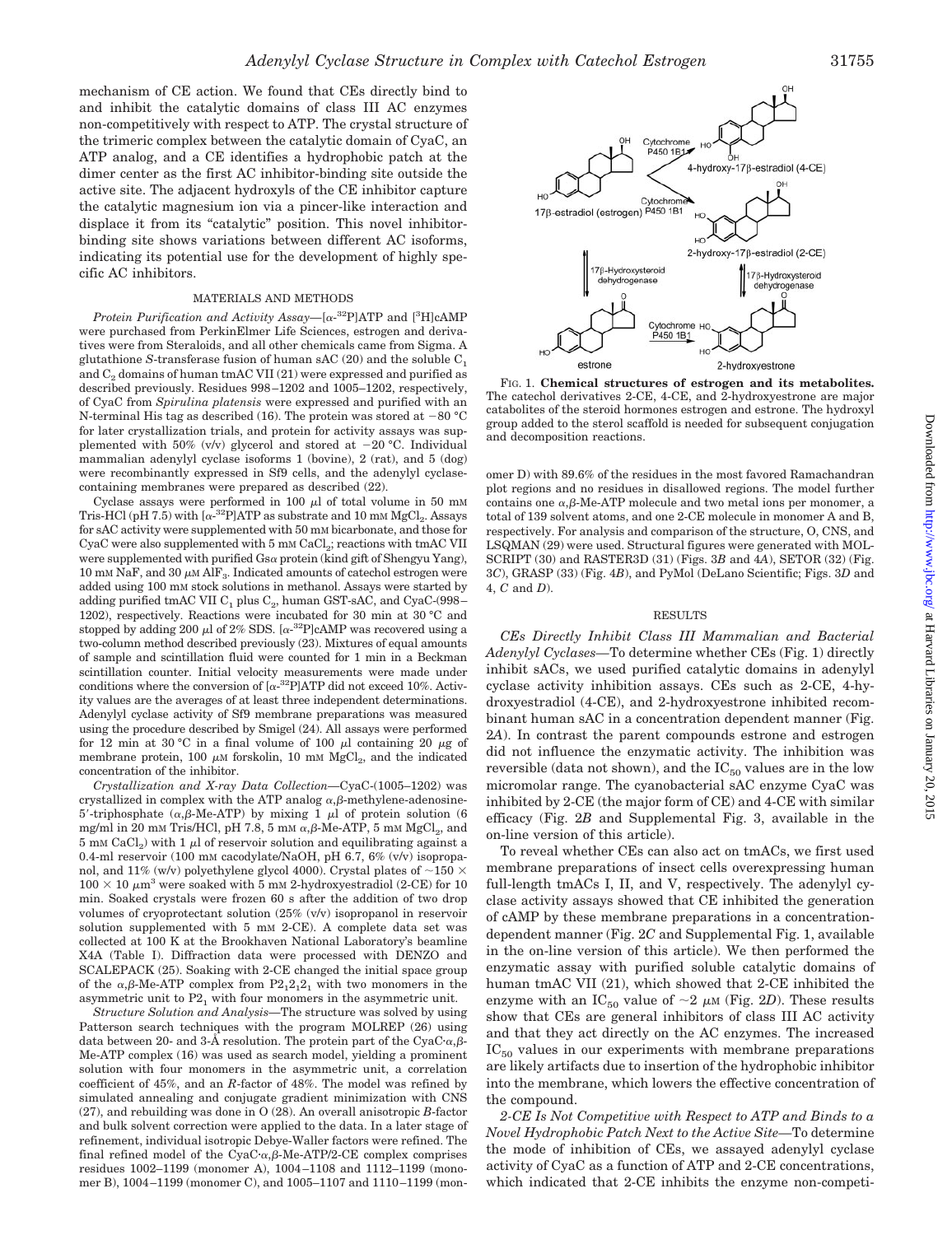FIG. 2. **Inhibition of CyaC and mammalian tmACs by catechol estrogens.** *A*, inhibition of purified recombinant human sAC enzyme by catechol estrogens. 2-CE  $(\Diamond)$ , 4-CE  $(\triangle)$ , and 2-hydroxy estrone  $(\Box)$  inhibit sAC with comparable affinity, whereas the parent compounds estrogen  $(\blacklozenge)$  and estrone  $(\blacksquare)$  as well as the metabolite 2-methoxy-2-CE  $\left( \bullet \right)$  have no effect on sAC activity. *B*, inhibition of the cyanobacterial sAC homolog CyaC by 2-CE. The purified recombinant enzyme is inhibited with an IC<sub>50</sub> of  $\sim$ 2  $\mu$ M. *C* dose-dependent inhibition of Sf9 cell membrane preparations containing human tmAC I by 2-CE. AC activity was assayed in duplicate in the presence of the indicated concentration of  $2$ -CE ( $\blacksquare$ ) or estrogen  $(\triangle)$ . *D*, inhibition of the purified soluble catalytic domains of human tmAC VII by CE. The tmAC VII activity is inhibited by 2-CE with an  $IC_{50}$  in the low micromolar range.



tively with respect to the substrate ATP (Fig. 3*A*). This suggests that CEs do not bind to the hydrophobic adenosine recognition pocket of the active site. In addition, CEs do not appear to utilize the known forskolin-binding pocket, the degenerate site pseudo-symmetrically related to the active site in  $C_1C_2$  heterodimeric ACs. This conclusion is drawn from the observation that CEs are equally potent at inhibiting homodimeric CyaC, which does not have the degenerate site. Therefore, we hypothesized that CEs may interact with an unknown binding site on AC enzymes.

To identify the CE-binding site and determine the molecular mechanism of CE inhibition, we solved the crystal structure of CyaC in complex with 2-CE and the ATP analog  $\alpha$ ,  $\beta$ -Me-ATP (Table I). Two inhibitor molecules, one per active site, interact symmetrically with a hydrophobic patch at the central depression of the dimer, adjacent to the active sites (Fig. 3*B*). The two molecules of the ATP analog  $\alpha$ ,  $\beta$ -Me-ATP still occupy the two active sites located at the dimer interface (16, 34), as they do in the absence of 2-CE. Although the depression at the dimer center is a prominent feature of the wreath-like structure of class III cyclases, it has not been shown previously to interact with any regulators. The identification of this site as the CEbinding site qualifies it as a novel inhibitor-binding site. There are two dimers in the crystallographic asymmetric unit, one with both of these binding sites occupied by 2-CE molecules and one without any bound inhibitor. No obvious reasons could be identified for this difference, such as lack of accessibility due to crystal lattice interactions.

The central helix  $\alpha$ 4 (Asn-1146, Ala-1149, Arg-1150, Gln1152, and Glu1153), the active site strands  $\beta$ 2 and  $\beta$ 3 (Val-1059, Ala-1062, and Val-1059\*; where the asterisk (\*) indicates the partner monomer within the dimer), and the neighboring strand  $\beta$ 1 (Phe-1015 and Asp-1017) accommodate the non-polar ring system of 2-CE by interacting with its flat surface and edges (Fig. 3*C*). The other flat side of the inhibitor shows limited interaction with the protein; instead, in the CyaC complex this side faces the 2-CE molecule bound to the partner monomer and possibly forms weak hydrophobic interactions. However, we did not observe pronounced cooperativity in 2-CE inhibition of CyaC, suggesting that this interaction does not contribute significantly to 2-CE binding and inhibition. The potential cooperative behavior seen against soluble tmAC domains was not confirmed by our experiments with tmAC-containing membranes. This lack of cooperativity is also more consistent with the assumption that only one CE molecule can bind to a catalytic heterodimer (see below). In the CyaC-2-CE complex, the end of 2-CE distal to the catechol moiety also interacts with the adenine ring and the sugar from the symmetric active site; the interaction is fairly localized, centering at C16 of 2-CE.

*2-CE Captures the Catalytic Ion to Inactivate the Enzyme—* Comparison of the CyaC $\cdot \alpha$ ,  $\beta$ -Me-ATP complex structures with and without 2-CE reveals that this compound exploits a general feature of class III AC enzymes for inhibition. The active site of these enzymes comprises two divalent metal ions in the so-called ion A and ion B sites. The ion A site harbors a catalytic magnesium ion that acidifies the ribose 3' hydroxyl and stabilizes the transition state, whereas the ion B serves as an anchoring point for ATP by coordinating and stabilizing its  $\beta$  and  $\gamma$  phosphates (15, 16). The two adjacent hydroxyl groups of 2-CE coordinate the magnesium ion at the A site (distances 2.2 and 2.5 Å, respectively) like a pair of pincers (Fig. 3*D*), stabilizing this ion at 3 Å away from its original position and preventing its participation in catalysis. In contrast, the position of ion B did not change significantly. The two adjacent inhibitor hydroxyls are also part of a hydrogen bond network involving Glu-1153, Asp-1017, and a  $\gamma$ -phosphate oxygen of the substrate analog (Fig. 3*D*). In addition, the 17-hydroxyl group of 2-CE is in H-bond distance to Asn-1146.

In the 2-CE-inhibited structure, the  $\alpha$ -phosphate of the ATP analog exhibits a non-productive conformation not suitable for in-line attack, likely as a result of the coordination of its  $\beta$ - and  $\gamma$ -phosphate oxygen atoms to the shifted ion A. This change in phosphate conformation is also accompanied by active site closure (Fig. 4*A*), reflected in the movement of helix  $\alpha$ 1 by  $\sim$  4 Å and the movement of the small sheet  $\beta$ 7/ $\beta$ 8 by 2 Å toward the dimer center (16, 34). Although active site closure is also a prominent feature of productive catalysis, the conformation of the phosphates and the ion positions renders the enzyme inactive rather than active.

The importance of the observed inhibitor-ion interaction suggests that only one CE molecule binds to heterodimeric mammalian ACs (all known tmACs and sAC). Although the pocket analog to the CE binding site exists on both  $C_1$  and  $C_2$ , the inhibitor likely occupies only the pocket on the surface of  $C_1$ that connects to the active site rather than the degenerate site, which lacks the ion-binding aspartates. Without the metal ion interactions, the affinity of the inhibitor to the  $C_2$  site will be predictably much lower. In addition, placing 2-CE to the  $C_2$ pocket of tmACs would create steric hindrance to the bound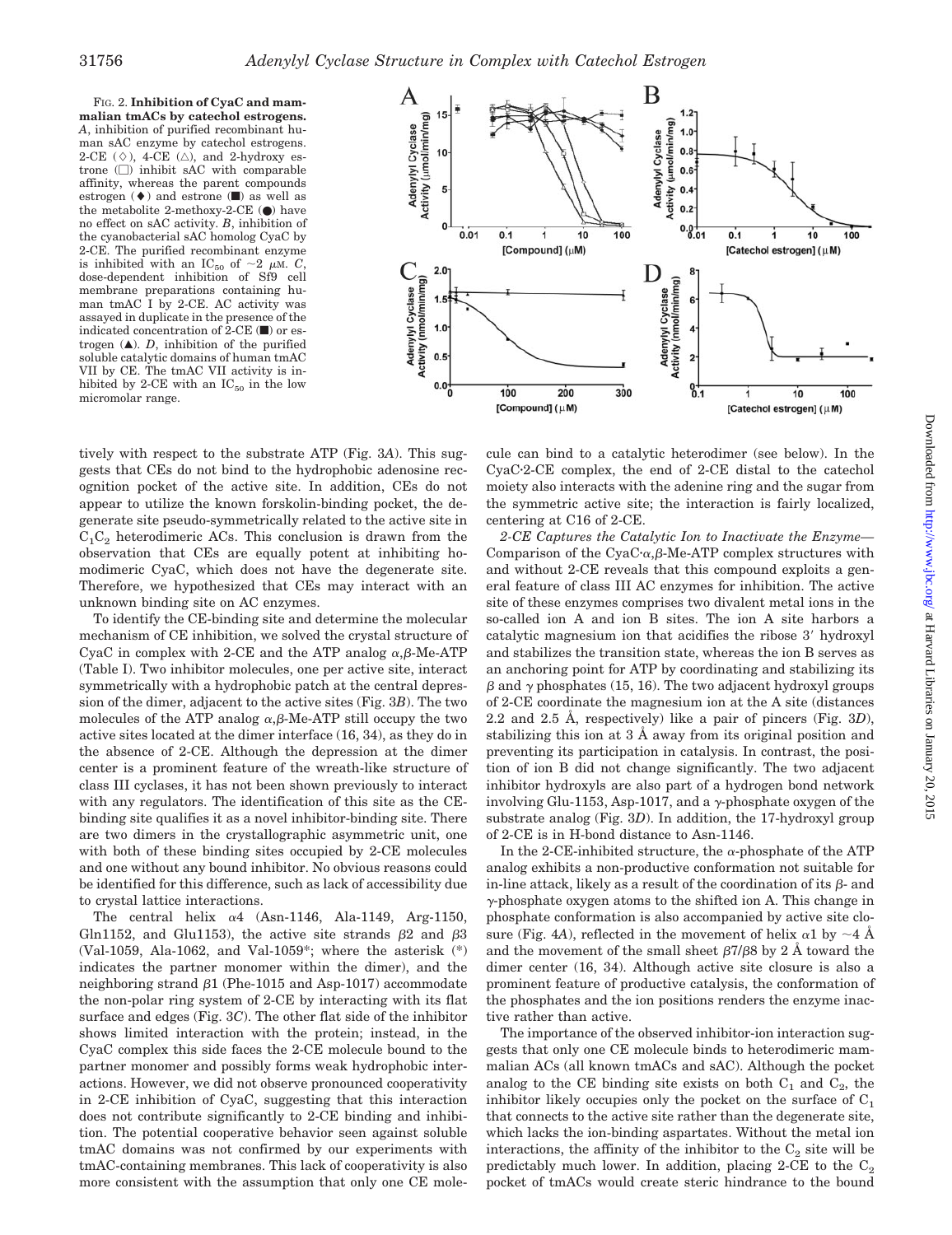1.25 µM 2-CE

µmol cAMP/min/mg)<sup>-1</sup>

 $\geq$ 

FIG. 3. **Structure of CyaC in complex with CE.** *A*, kinetic mechanism for the inhibition of CyaC by 2-CE. AC activities determined at varying substrate and inhibitor concentrations are displayed in a double reciprocal plot. The linear extrapolations intersect on the *x*-axis, indicating that CE inhibition is non-competitive with the substrate ATP. *B*, overall structure of CyaC in complex with the substrate analog  $\alpha$ ,  $\beta$ -Me-ATP and the inhibitor 2-CE. The two monomers of the homodimer are shown in *red* and *blue*, respectively. Two inhibitor molecules occupy the center of the dimer, whereas the active sites are still occupied by the substrate analog and two metal ions. *C*, detailed view of the interactions between CyaC and the inhibitor 2-CE bound next to the active site, which harbors the substrate analog  $\alpha$ ,  $\beta$ -Me-ATP and two divalent metal ions (one magnesium ion colored *cyan*, and one calcium ion in *gray*). F

 $-F_c$  omit electron density for the inhibitor is shown contoured at 2.5  $\sigma$ . Single letter amino acid abbreviations are presented with position numbers. *D*, electrostatic surface of the 2-CE binding site showing its mainly hydrophobic nature (*blue*, positively charged; *red*, negatively charged). The hydroxyl groups of the inhibitor chelate the catalytic magnesium ion (ion A), removing it from its normal binding site (indicated in *gray*).

TABLE I *Data collection and refinement statistics*

|                                               | $CyaC + \alpha, \beta-ATP + 2-CE$     |
|-----------------------------------------------|---------------------------------------|
| Space group                                   | P <sub>2</sub>                        |
| Unit cell constants                           | $a = 53.4$ Å; $b = 70.2$ Å;           |
|                                               | $c = 106.7$ Å; $\beta = 96.0^{\circ}$ |
| Resolution $(A)$                              | $38.2 - 2.3$                          |
| Unique reflections                            | 35,639                                |
| $\langle I/\sigma \rangle$                    | 8.7                                   |
| Completeness (outermost shell)                | $98.5\%$ $(97.5\%)$                   |
| $R_{\text{merge}}^{\alpha}$ (outermost shell) | $6.3\%$ $(35.2\%)$                    |
| Resolution range for refinement (A)           | $15.0 - 2.3$                          |
| Total reflections used                        | 28,605                                |
| Number of atoms in asymmetric unit            |                                       |
| Protein                                       | 6013                                  |
| Ligands                                       | 174                                   |
| Water                                         | 139                                   |
| Root mean square deviations                   |                                       |
| Bond length $(A)$                             | 0.01                                  |
| Bond angles $(°)$                             | $1.2\,$                               |
| Bonded B-factors $(\AA^2)$                    | 1.8                                   |
| Average B-factor $(\AA^2)$                    | 35.9                                  |
| Final $R/R$ free $b,c$ (%)                    | 20.7/25.7                             |

 $\overline{R_{\text{merge}}} = \sum (I - \langle I \rangle)/\sum I$ ; *I* is the intensity or a ment, and  $\langle I \rangle$  is the corresponding mean value.  $(I - \langle I \rangle)/\sum I$ ; *I* is the intensity of an individual measurement, and  $\langle I \rangle$  is the corresponding mean value.<br> *b R*-factor =  $\sum |F_{\text{obs}}| - k|F_{\text{calc}}| / \sum |F_{\text{obs}}|$ ;  $|F_{\text{obs}}|$  is the observed and  $|F_{\text{calc}}|$ 

the calculated structure factor amplitude.<br> *<sup>c</sup>R*<sub>free</sub> was calculated from 7% of the measured reflections omitted from refinement.

forskolin, which interacts with tmACs at nanomolar affinity (35). The addition of 100  $\mu$ M forskolin, however, has no effect on the inhibition by 2-CE (Supplemental Fig. 2, available in the on-line version of this article). The importance of the 2-CE-ion interaction also suggests that 4-CE binds 180° rotated along its long axis, which would keep its hydrophobic part in the nonpolar binding cleft and position its hydroxyl groups similarly to those of 2-CE for ion binding.

*The CE Binding Site Contains Both Conserved and Variable Elements—*The CE-binding site is largely formed by a surface depression at the center of the dimeric class III AC enzymes



B

family (14, 16, 36, 37). Although the existence of the patch is conserved, a sequence comparison between CyaC and the mammalian heterodimeric ACs (Supplemental Fig. 4, available in the on-line version of this paper) shows that among residues directly in contact with 2-CE, only one is strictly conserved in the analogous  $C_1$  patch (residue Asp-1017), five are mostly conserved (Phe-1015, Val-1059, Ala-1062, Gln-1152, and Ala-1149), and the remaining three (Asn-1146, Arg-1150, and Glu-1153) are highly variable (Fig. 4*B*).

Almost all contacts between the protein and the mainly hydrophobic inhibitor are apolar, with the exception of polar interactions with the 2-, 3-, and 17-hydroxyls in 2-CE. The dominance of hydrophobic contacts in CE binding rationalizes the observed promiscuity of CEs for the different AC isoforms. However, the inhibitor-binding pocket is formed and flanked by several variable polar residues (Fig. 4*B*), suggesting that the CE-binding site bears the potential for a more specific inhibition that has not been fully exploited by CEs. In addition, the observed CE/enzyme interaction shows a non-ideal shape complementarity, indicating another factor that could be exploited to yield more effective and specific AC inhibitors.

*The CE Inhibition Mechanism Predicts the Binding Mode for Other AC Inhibitors—*The mode of AC inhibition by 2-CE predicts that, as in a catechol moiety, two adjacent hydroxyl groups coupled to a hydrophobic scaffold are required for efficient AC binding and inhibition. This insight on the structural requirement of this class of AC inhibitors explains previous observations on a series of catechol estrogens and related physiological compounds on cAMP production from sAC-containing extracts (19). Those that contain a catechol moiety (2-CE, 4-CE, 2-hydroxyestrone, apomorphine, catechol, dopamine, L-dopa, norepinephrine, and isoproterenol) inhibited sAC activity, although with varying efficacies depending on the hydrophobicity of the compound parts linked to the catechol ring system (Supplemental Fig. 5, available in the on-line version of this paper). In contrast, similar compounds that do not have two adjacent hydroxyl groups (tyrosine, phenylephrine, estradiol, and  $6\alpha$ -

N-terminus

 $2-CE$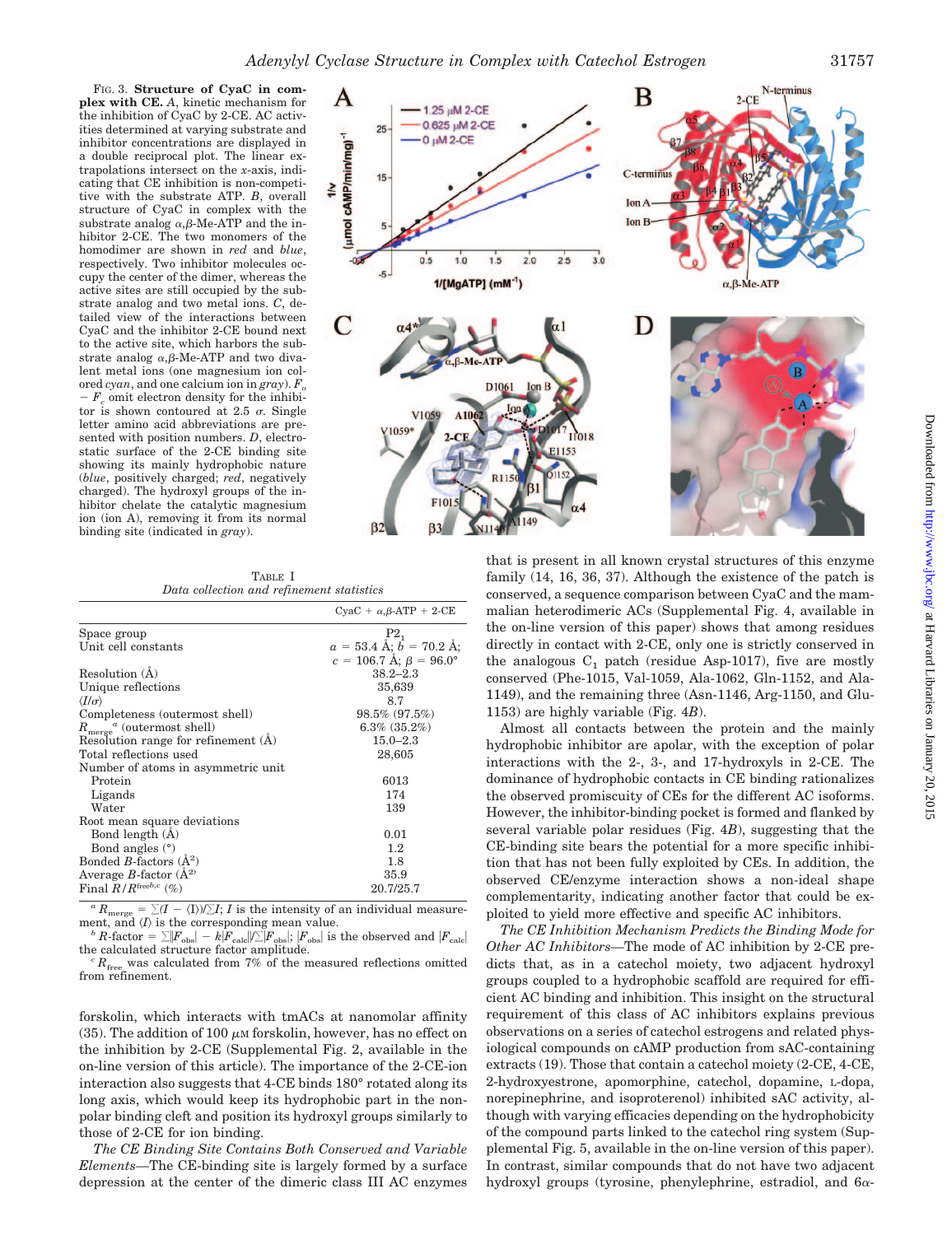

FIG. 4. Analysis of the CE binding site. A, overlay of the structures of CyaC· $\alpha$ ,  $\beta$ -Me-ATP without inhibitor (*blue*) and after the addition of 2-CE (*yellow*). Binding of the inhibitor induces large movements of  $\beta$ -strands 7 and 8 and of the small helix  $\alpha$ 1, resembling the bicarbonate-inducible active site closure observed during CyaC activation. *B*, molecular surface of CyaC in complex with 2-CE. CE-interacting residues conserved in all AC enzymes are colored *blue*, and those with low variance are in *green*. Residues that vary between sAC and tmACs are in *yellow*, and those that are not conserved between different AC enzymes are in *red*. *C*, model for binding of tyrphostin A25 (*left*) to an AC enzyme based on the CyaC-2-CE complex (*right*). Tyrphostin A25 (colored according to atom type) can be modeled on top of 2-CE (*green*) without generating steric conflicts with CyaC (electrostatic surface). *D*, model for an AC complex with 1-hydroxymethyl-2-hydroxy estrogen based on the CyaC-2-CE complex. The compound can bind in a 2-CE-like fashion to a tmAC V pocket (*left*), but its hydroxymethyl group at position one would generate steric hindrance when attempting to bind to CyaC (*right*) or several other tmACs. The catalytic ion A is shown as a *magenta sphere*, and ion B is colored *gray*.

# hydroxyestradiol) are much less effective  $(\sim 100 \text{ x})$ .

More recently two other AC inhibitors, tyrphostins (38) and calmidazolium (39), were identified as being non-competitive with ATP. Tyrphostins are a family of aromatic tyrosine kinase inhibitors. The tyrphostins effective in AC inhibition also possess a catechol moiety and likely use similar molecular mechanisms for AC inhibition as those observed here for CEs. A model of the most effective tyrphostin A25 bound to CyaC may be generated without creating steric clash by superposition of the tyrphostin on the CE of the CyaC-2-CE complex (Fig. 4*C*). Calmidazolium is a largely hydrophobic calcium chelator, suggesting it might also exploit the same binding site and inhibition mechanism, although the details of this interaction are more difficult to predict from the CE-bound CyaC structure. Therefore, it appears that the binding site identified from the CyaC-2-CE complex structure may be a common site utilized by an emerging family of non-competitive AC inhibitors.

#### DISCUSSION

The 10 mammalian AC subclasses control diverse sets of essential physiological processes, rendering them interesting targets for therapeutic intervention. Successful drug development based on this target has to date been limited, however, as most known AC inhibitors bind to the enzyme's ATP binding site (10, 17). These nucleotide mimics tend to bind to a wide range of nucleotide-binding proteins, potentially causing many unwanted side effects (*e.g.* the potent P-site inhibitor 3-dATP also inhibits DNA polymerase) (40). This binding mode thus promises little opportunity for specific inhibition of ACs or AC subclasses. In contrast, inhibitors binding outside the active site (allosteric inhibitors) tend to exploit more specific features of a target protein and have been described, *e.g.* for protein tyrosine phosphatase 1B (41) and G protein-coupled receptors (42). Examples of the successful application of this principle to drug development are the non-nucleoside inhibitors (nevirapine, delavirdine, and efavirenz) of reverse transcriptase (43) and the inhibition of chemokine receptors by Repertaxin (44).

The CE-binding pocket described here constitutes a novel ligand-binding site in AC enzymes specific to this protein family. Sequence variations in this binding pocket indicate that it constitutes a promising starting point for the development of inhibitors specific to ACs and even to AC subclasses. Adding a hydroxymethyl group at 2-CE position 1, for example, would yield a compound compatible with the tmAC V-binding site but incompatible with CyaC and sAC (Fig. 4*D*). In addition, the non-ideal complementarity between 2-CE and its binding site suggests that modifications may be made to the estrogen scaffold to increase both specificity and affinity. Consistently, compound classes completely different from the steroids seem to be able to exploit the CE-binding site and inhibition mechanism. Tyrphostins (38) as well as epinephrine and related compounds inhibiting ACs (19, 45) still carry a catechol moiety, and the parts attached to the catechol ring strongly influence the affinity of the respective compound. Calmidazolium (39) and the benzimidazole derivative  $KH7<sup>2</sup>$  finally, are AC inhibitors that lack any structural similarity to CEs. This structural diversity indicates that a large set of compounds and modifications should be considered in order to identify inhibitors that further exploit the subclass-specific features of this binding site and can potentially serve as highly specific AC-targeted drugs.

Are CEs physiological regulators of ACs? The affinity of the compounds we tested indicates that AC inhibition can contribute to their physiological effects in tissues with elevated CE levels. However, we cannot exclude the possibility that other unknown physiological compounds with a hydrophobic scaffold might exploit the CE-binding site and constitute physiological

<sup>2</sup> J. H. Zippin, K. Hess, M. Kamenetsky, T. E. McGraw, J. Buck, and L. R. Levin, submitted for publication.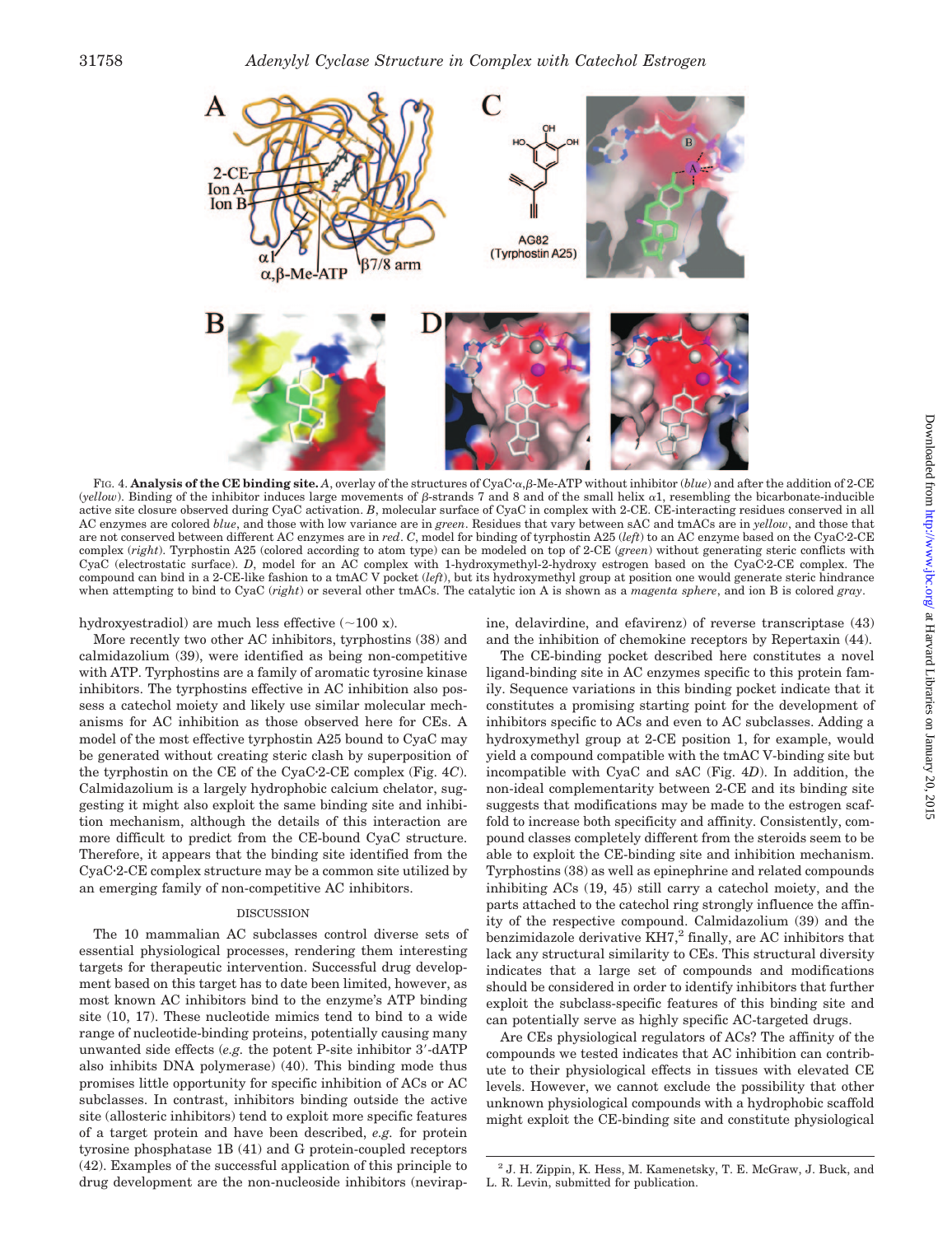AC regulators of higher efficacy and specificity. This situation resembles the findings for the tmAC-activating diterpene forskolin isolated from plant extracts (46). Its hydrophobic binding cleft is conserved in eight of the nine human tmAC subclasses, but a physiological ligand, probably displaying higher specificity, has not yet been identified.

In summary, we described here CEs as novel, non-competitive inhibitors of AC enzymes. The crystal structure of a sAC-CE complex reveals that the inhibitor binds to a pocket near to the active site and "hijacks" the catalytic magnesium ion, a mechanism that likely also applies to the CE inhibition of tyrosine hydroxylase (47) and 5-lipoxygenase (48). Variations in the inhibitor-binding pockets of the various AC isoforms suggest that exploiting this pocket might enable the development of highly specific AC-targeted drugs.

*Acknowledgments—*We thank R. Abramowitz and X. Yang for technical support at National Synchrotron Light Source beamline X4A.

#### REFERENCES

- 1. Zhu, B. T., and Conney, A. H. (1998) *Carcinogenesis* **19,** 1–27
- 2. Dubey, R. K., Tofovic, S. P., and Jackson, E. K. (2004) *J. Pharmacol. Exp. Ther.* **308,** 403– 409
- 3. Paul, S. M., and Axelrod, J. (1977) *Science* **197,** 657– 659
- 4. Liehr, J. G., and Ricci, M. J. (1996) *Proc. Natl. Acad. Sci. U. S. A.* **93,** 3294 –3296
- 5. Das, S. K., Taylor, J. A., Korach, K. S., Paria, B. C., Dey, S. K., and Lubahn, D. B. (1997) *Proc. Natl. Acad. Sci. U. S. A.* **94,** 12786 –12791 6. Philips, B. J., Ansell, P. J., Newton, L. G., Harada, N., Honda, S., Ganjam,
- V. K., Rottinghaus, G. E., Welshons, W. V., and Lubahn, D. B. (2004) *Biochemistry* **43,** 6698 – 6708
- 7. Paul, S. M., and Skolnick, P. (1977) *Nature* **266,** 559 –561
- 8. Linder, J. U., and Schultz, J. E. (2003) *Cell. Signal.* **15,** 1081–1089
- 9. Buck, J., Sinclair, M. L., Schapal, L., Cann, M. J., and Levin, L. R. (1999) *Proc. Natl. Acad. Sci. U. S. A.* **96,** 79 – 84
- 10. Hanoune, J., and Defer, N. (2001) *Annu. Rev. Pharmacol. Toxicol.* **41,** 145–174 11. Buck, J., Sinclair, M. L., and Levin, L. R. (2002) *Methods Enzymol.* **345,**
- 95–105 12. Chen, Y., Cann, M. J., Litvin, T. N., Iourgenko, V., Sinclair, M. L., Levin, L. R., and Buck, J. (2000) *Science* **289,** 625– 628
- 13. Zippin, J. H., Levin, L. R., and Buck, J. (2001) *Trends Endocrinol. Metab.* **12,** 366 –370
- 14. Tesmer, J. J., Sunahara, R. K., Gilman, A. G., and Sprang, S. R. (1997) *Science* **278,** 1907–1916
- 15. Tesmer, J. J., Sunahara, R. K., Johnson, R. A., Gosselin, G., Gilman, A. G., and Sprang, S. R. (1999) *Science* **285,** 756 –760
- 16. Steegborn, C., Litvin, T. N., Levin, L. R., Buck, J., and Wu, H. (2005) *Nat. Struct. Mol. Biol.* **12,** 32–37
- 17. Dessauer, C. W., Tesmer, J. J., Sprang, S. R., and Gilman, A. G. (1999) *Trends Pharmacol. Sci.* **20,** 205–210
- 18. Levy, D. E., Bao, M., Cherbavaz, D. B., Tomlinson, J. E., Sedlock, D. M.,
- Homcy, C. J., and Scarborough, R. M. (2003) *J. Med. Chem.* **46,** 2177–2186 19. Braun, T. (1990) *Proc. Soc. Exp. Biol. Med.* **194,** 58 – 63 20. Litvin, T. N., Kamenetsky, M., Zarifyan, A., Buck, J., and Levin, L. R. (2003)
- *J. Biol. Chem.* **278,** 15922–15926
- 21. Yan, S. Z., and Tang, W. J. (2002) *Methods Enzymol.* **345,** 231–241 22. Taussig, R., Tang, W. J., and Gilman, A. G. (1994) *Methods Enzymol.* **238,**
- 95–108
- 23. Salomon, Y. (1979) *Adv. Cyclic Nucleotide Res.* **10,** 35–55
- 24. Smigel, M. D. (1986) *J. Biol. Chem.* **261,** 1976 –1982
- 25. Otwinowski, Z., and Minor, W. (1993) *DENZO: A Film Processing Program for Macromolecular Crystallography*, Yale University, New Haven, CT
- 26. Vagin, A., and Teplyakov, A. (1997) *Acta Crystallogr. Sect. D Biol. Crystallogr.* **30,** 1022–1025
- 27. Brünger, A. T., Adams, P. D., Clore, G. M., DeLano, W. L., Gros, P., Grosse-Kunstleve, R. W., Jiang, J. S., Kuszewski, J., Nilges, M., Pannu, N. S., Read, R. J., Rice, L. M., Simonson, T., and Warren, G. L. (1998) *Acta Crystallogr. Sect. D Biol. Crystallogr.* **54,** 905–921
- 28. Jones, T. A., and Kjelgaard, M. (1991) *O: The Manual*, University of Uppsala, Uppsala, Sweden
- 29. Kleywegt, G. J., and Jones, T. A. (1994) *ESF/CCP4 Newsletter* **31,** 9 –14
- 30. Kraulis, P. J. (1991) *J. Appl. Crystallogr.* **24,** 946 –950
- 31. Merrit, E. A., and Murphy, M. E. P. (1994) *Acta Crystallogr. Sect. D Biol. Crystallogr. D* **50,** 869 – 873
- 32. Evans, S. V. (1993) *J. Mol. Graph.* **11,** 134 –138
- 33. Nicholls, A., Bharadwaj, R., and Honig, B. (1993) *Biophys. J.* **64,** A166 (abstr.)
- 34. Tesmer, J. J., and Sprang, S. R. (1998) *Curr. Opin. Struct. Biol.* **8,** 713–719 35. Dessauer, C. W., Scully, T. T., and Gilman, A. G. (1997) *J. Biol. Chem.* **272,**
- 22272–22277
- 36. Zhang, G., Liu, Y., Ruoho, A. E., and Hurley, J. H. (1997) *Nature* **386,** 247–253
- 37. Bieger, B., and Essen, L. O. (2001) *EMBO J.* **20,** 433– 445
- 38. Jaleel, M., Shenoy, A. R., and Visweswariah, S. S. (2004) *Biochemistry* **43,** 8247– 8255
- 39. Haunso, A., Simpson, J., and Antoni, F. A. (2003) *Mol. Pharmacol.* **63,** 624 – 631
- 40. Englund, P. T., Huberman, J. A., Jovin, T. M., and Kornberg, A. (1969) *J. Biol. Chem.* **244,** 3038 –3044
- 41. Wiesmann, C., Barr, K. J., Kung, J., Zhu, J., Erlanson, D. A., Shen, W., Fahr, B. J., Zhong, M., Taylor, L., Randal, M., McDowell, R. S., and Hansen, S. K. (2004) *Nat. Struct. Mol. Biol.* **11,** 730 –737
- 42. Soudijn, W., Van Wijngaarden, I., and Ijzerman, A. P. (2004) *Drug Discov. Today* **9,** 752–758
- 43. Esnouf, R., Ren, J., Ross, C., Jones, Y., Stammers, D., and Stuart, D. (1995) *Nat. Struct. Biol.* **2,** 303–308
- 44. Bertini, R., Allegretti, M., Bizzarri, C., Moriconi, A., Locati, M., Zampella, G., Cervellera, M. N., Di Cioccio, V., Cesta, M. C., Galliera, E., Martinez, F. O., Di Bitondo, R., Troiani, G., Sabbatini, V., D'Anniballe, G., Anacardio, R., Cutrin, J. C., Cavalieri, B., Mainiero, F., Strippoli, R., Villa, P., Di Girolamo, M., Martin, F., Gentile, M., Santoni, A., Corda, D., Poli, G., Mantovani, A., Ghezzi, P., and Colotta, F. (2004) *Proc. Natl. Acad. Sci. U. S. A.* **101,** 11791–11796
- 45. Ebina, T., Toya, Y., Oka, N., Schwencke, C., Kawabe, J., and Ishikawa, Y. (1997) *J. Mol. Cell. Cardiol.* **29,** 1247–1254
- 46. Tang, W. J., and Hurley, J. H. (1998) *Mol. Pharmacol.* **54,** 231–240
- 47. Lloyd, T., and Weisz, J. (1978) *J. Biol. Chem.* **253,** 4841– 4843
- 48. Alanko, J., Sievi, E., Lahteenmaki, T., Mucha, I., Vapaatalo, H., and Parantainen, J. (1998) *Biochem. Pharmacol.* **55,** 101–104